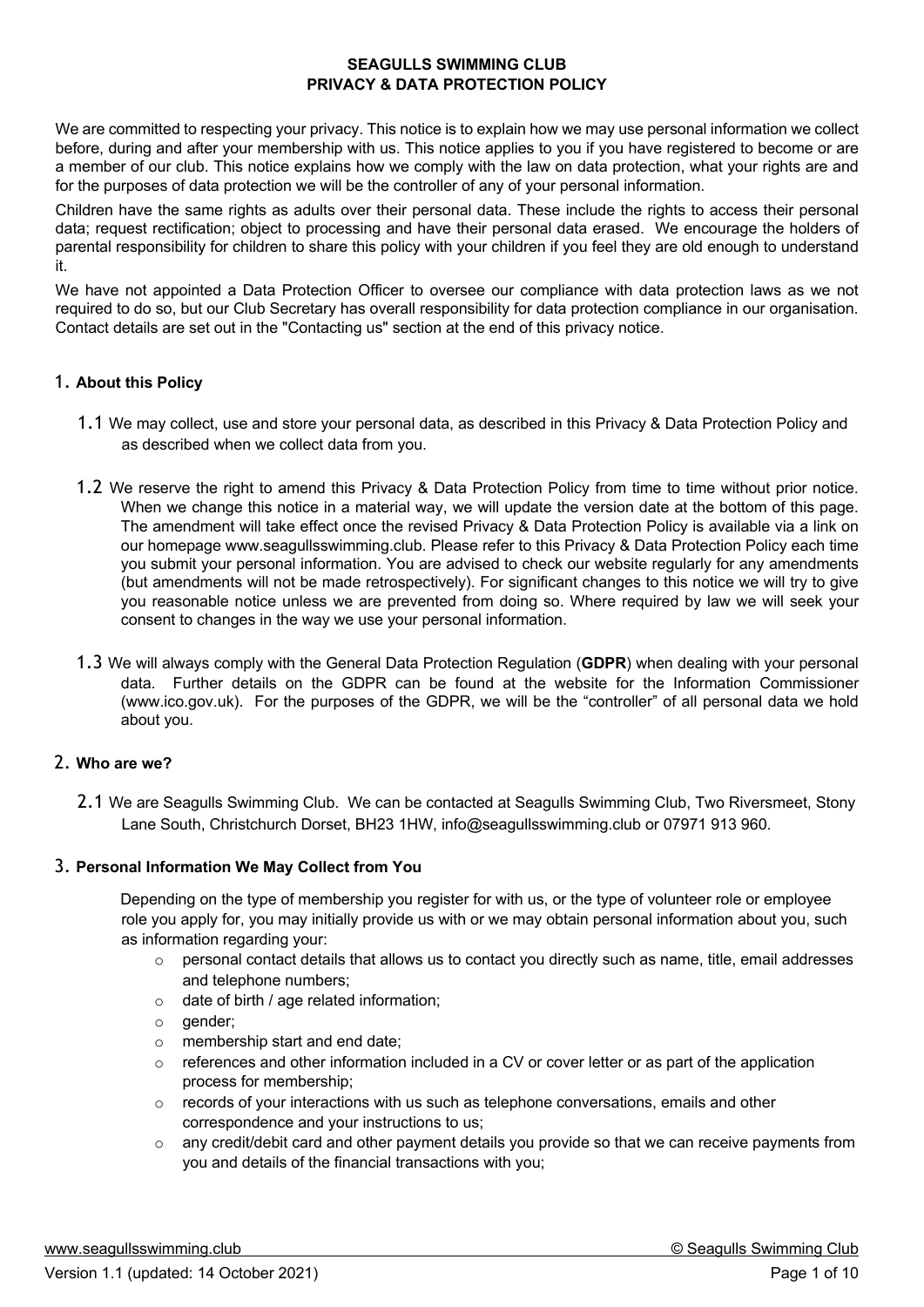- $\circ$  use of and movements through our online portal, passwords, personal identification numbers, IP addresses, user names and other IT system identifying information;
- o records of your attendance at any events hosted by us;
- o images in video and/or photographic form and voice recordings;
- $\circ$  your marketing preferences so that we know whether and how we should contact you.
- o identification documents such as passport and identity cards;
- o details of any county or governing body membership;
- $\circ$  details of next of kin, family members, coaches and emergency contacts;
- o records and assessment of any player rankings, grading or ratings, competition results, details regarding events/matches/games attended and performance (including that generated through player pathway programme);
- o any disciplinary and grievance information;
- 4. **Special Categories of Personal Information** We may also collect, store and use the following "**special**

**categories**" of more sensitive personal information regarding you:

o information about your health, including any medical condition, health and sickness records, medical records and health professional information; and

We may not collect all of the above types of special category personal information about you. In relation to the special category personal data that we do process we do so on the basis that  $\circ$  the processing is necessary for reasons of substantial public interest, on a lawful basis;

- $\circ$  it is necessary for the establishment, exercise or defence of legal claims;
- o it is necessary for the purposes of carrying out the obligations and exercising our or your rights in the field of employment and social security and social protection law; or
- o based on your explicit consent.

In the table below we refer to these as the "special category reasons for processing of your personal data".

We may also collect criminal records information about you. For criminal records history we process it on the basis of legal obligations or based on your explicit consent.

## 5. **Uses Made of The Information**

5.1 The table below describes the main purposes for which we process your personal information, the categories of your information involved and our lawful basis for being able to do this.

| <b>Purpose</b>                                                                                                                                                                                 | <b>Type of information</b>                                                                                                                                  | Legal basis of processing                                                                       |
|------------------------------------------------------------------------------------------------------------------------------------------------------------------------------------------------|-------------------------------------------------------------------------------------------------------------------------------------------------------------|-------------------------------------------------------------------------------------------------|
| To administer any membership you<br>have with us and managing our<br>relationship with you, including<br>dealing with payments and any<br>support, service or product<br>enquiries made by you | All contact and<br>membership details,<br>transaction and payment<br>information, records of<br>your interactions with us,<br>and marketing<br>preferences. | This is necessary to enable us to properly<br>manage and administer your membership<br>with us. |
| Contacting next of kin in the event<br>of emergency                                                                                                                                            | Emergency contact<br>details.                                                                                                                               | Protecting the Member's vital interests and<br>those of their dependants or next of kin.        |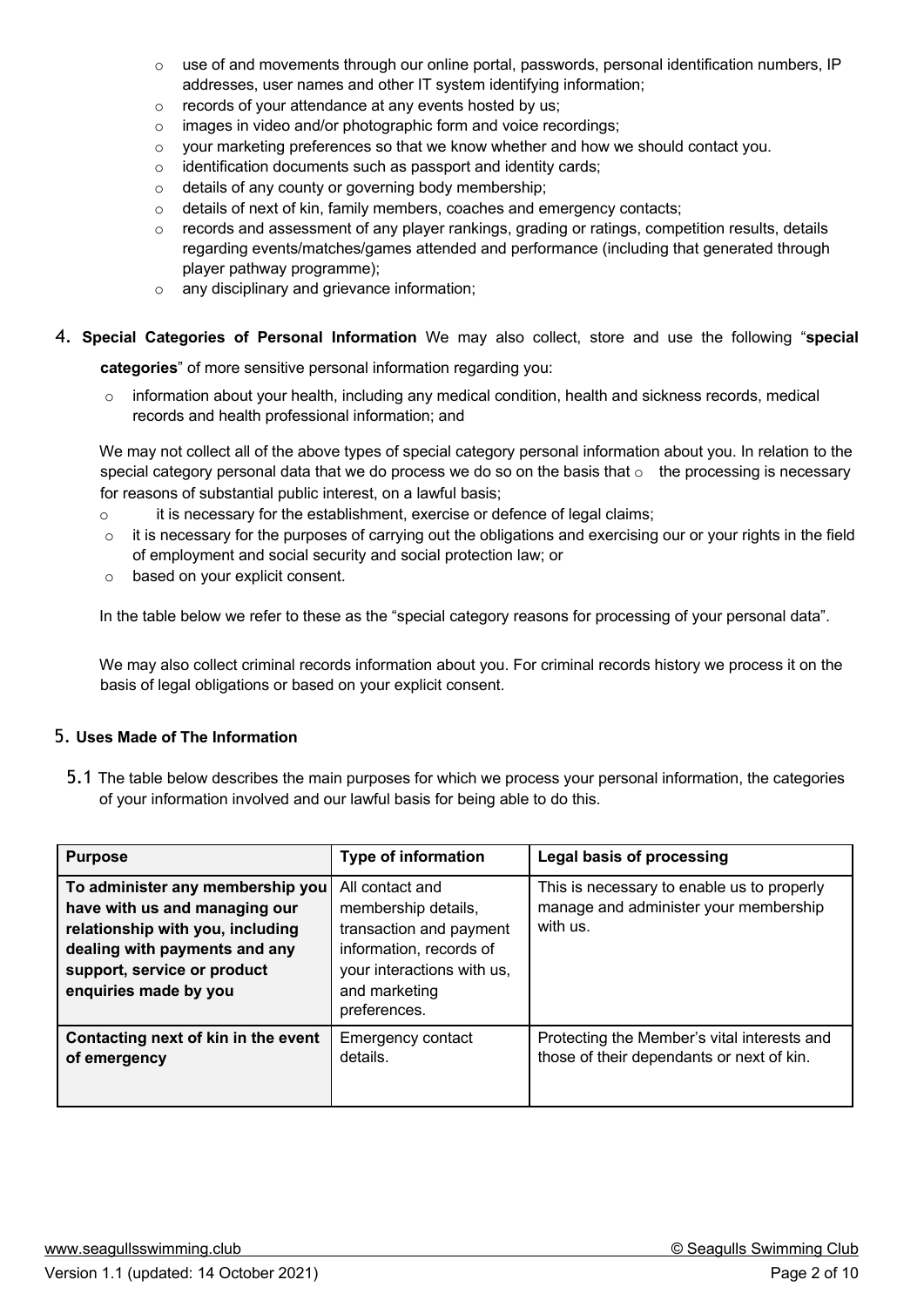| To send you information which is    | Contact and membership | This is necessary to enable us to properly |
|-------------------------------------|------------------------|--------------------------------------------|
| included within your membership     | details.               | manage and administer your membership      |
| benefits package, including details |                        | with us.                                   |
| about advanced ticket information,  |                        |                                            |
| competitions and events, partner    |                        |                                            |
| offers and discounts and any        |                        |                                            |
| updates on Swimming, Water Polo     |                        |                                            |
| of Synchronised Swimming            |                        |                                            |
|                                     |                        |                                            |

| <b>Purpose</b>                                                                                                                                                                                                                                           | <b>Type of information</b>                                     | <b>Legal basis of processing</b>                                                                                                                                                                                                                                                                                                                                                                                                                                                                                                                                                                                                |
|----------------------------------------------------------------------------------------------------------------------------------------------------------------------------------------------------------------------------------------------------------|----------------------------------------------------------------|---------------------------------------------------------------------------------------------------------------------------------------------------------------------------------------------------------------------------------------------------------------------------------------------------------------------------------------------------------------------------------------------------------------------------------------------------------------------------------------------------------------------------------------------------------------------------------------------------------------------------------|
| To send you other marketing<br>information we think you might<br>find useful or which you have<br>requested from us, including our<br>newsletters, information about<br>membership, events, products and<br>information about our commercial<br>partners | Contact<br>details<br>marketing preferences.                   | and Where you have given us your explicit<br>consent to do so.                                                                                                                                                                                                                                                                                                                                                                                                                                                                                                                                                                  |
| To answer your queries or<br>complaints                                                                                                                                                                                                                  | Contact details and<br>records of your<br>interactions with us | We have a legitimate interest to provide<br>complaint handling services to you in case<br>there are any issues with your membership.                                                                                                                                                                                                                                                                                                                                                                                                                                                                                            |
| <b>Retention of records</b>                                                                                                                                                                                                                              | All the personal<br>information we collect.                    | We have a legitimate interest in retaining<br>records whilst they may be required in<br>relation to complaints or claims. We need to<br>retain records in order to properly administer<br>and manage your membership and run our<br>club and in some cases we may have legal<br>or regulatory obligations to retain records.<br>We process special category personal data<br>on the basis of the "special category reasons<br>for processing of your personal data"<br>referred to in section 4 above.<br>For criminal records history we process it on<br>the basis of legal obligations or based on<br>your explicit consent. |
| The security of our IT systems                                                                                                                                                                                                                           | Your usage of our IT<br>systems and online<br>portals.         | We have a legitimate interest to ensure that<br>our IT systems are secure.                                                                                                                                                                                                                                                                                                                                                                                                                                                                                                                                                      |
| For the purposes of promoting the<br>club, our events and membership<br>packages.                                                                                                                                                                        | Images in video and/or<br>photographic form.                   | Where you have given us your explicit<br>consent to do so. You may withdraw your<br>consent at any time by contacting us by<br>email or letter using the contact information<br>in section "Contacting Us".                                                                                                                                                                                                                                                                                                                                                                                                                     |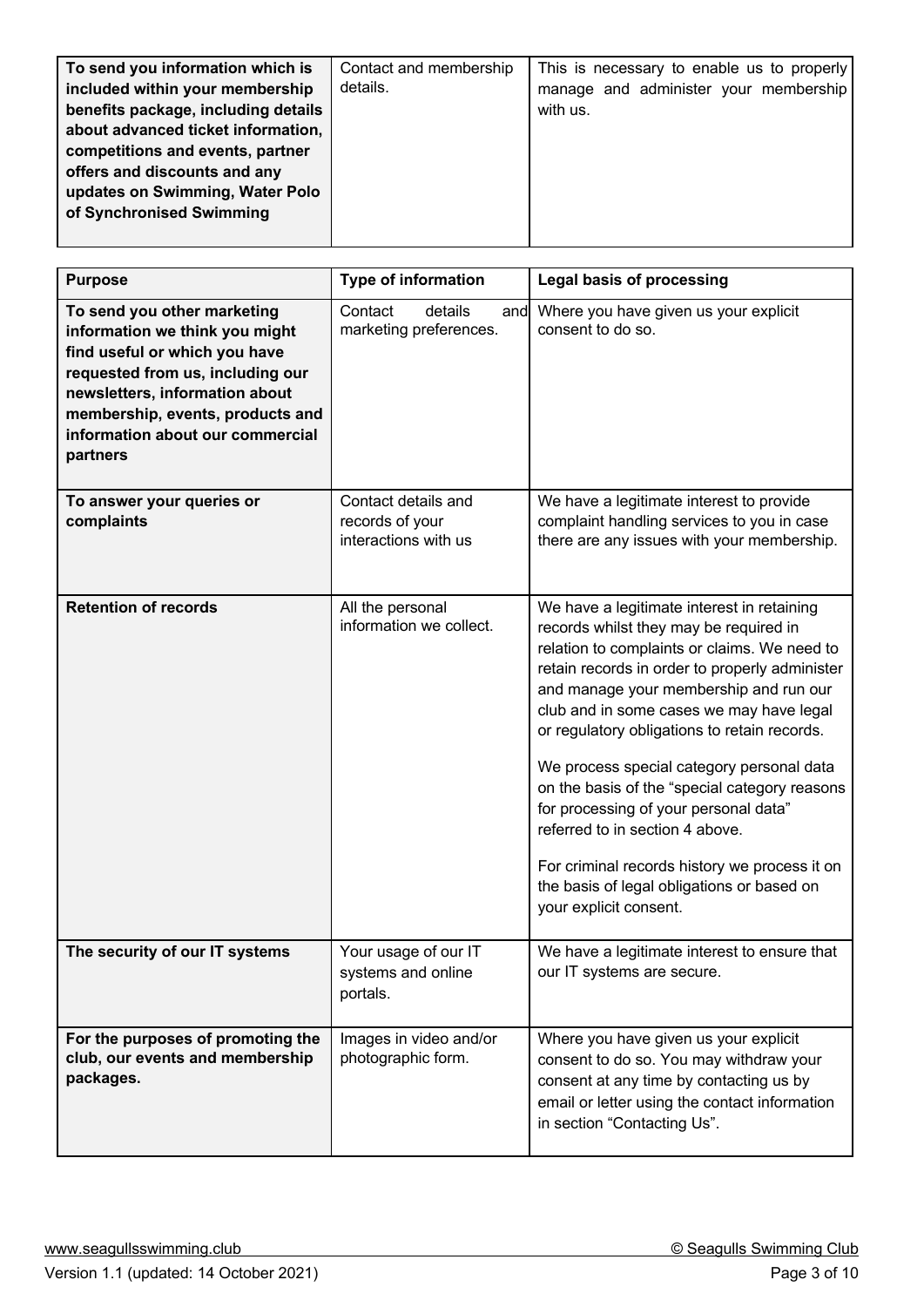| To comply with health and safety<br>requirements | Records of attendance,<br>medical information about<br>your health | We have a legal obligation and a legitimate<br>interest to provide you and other members of<br>our organisation with a safe environment in<br>which to participate in sport. |
|--------------------------------------------------|--------------------------------------------------------------------|------------------------------------------------------------------------------------------------------------------------------------------------------------------------------|
|                                                  |                                                                    | We process special category personal data<br>on the basis of the "special category reasons<br>for processing of your personal data"<br>referred to in section 4 above.       |

| <b>Purpose</b>                                                                                                                                                                                                                                                                                                                                                                                                   | <b>Type of information</b>                                                                                                                                                                                                                                                                       | <b>Legal basis of processing</b>                                                                                                                                                                                                                                                                                                                                                                                                                                                                                |
|------------------------------------------------------------------------------------------------------------------------------------------------------------------------------------------------------------------------------------------------------------------------------------------------------------------------------------------------------------------------------------------------------------------|--------------------------------------------------------------------------------------------------------------------------------------------------------------------------------------------------------------------------------------------------------------------------------------------------|-----------------------------------------------------------------------------------------------------------------------------------------------------------------------------------------------------------------------------------------------------------------------------------------------------------------------------------------------------------------------------------------------------------------------------------------------------------------------------------------------------------------|
| To administer your attendance at<br>any courses, programmes or trips<br>you sign up to                                                                                                                                                                                                                                                                                                                           | All contact and<br>membership details,<br>transaction and payment<br>data.<br>Details of any county<br>membership and<br>performance data.                                                                                                                                                       | This is necessary to enable us to register<br>you on to and properly manage and<br>administer your attendance on the course<br>and/or programme.                                                                                                                                                                                                                                                                                                                                                                |
| To use information about your<br>physical or mental health<br>(including any injuries) or disability<br>status, to ensure your health and<br>safety & the safety of others and to<br>assess your fitness to participate<br>in any events or activities we host<br>and to provide appropriate<br>adjustments to our sports facilities<br>and to tailor teaching and<br>communication techniques to your<br>needs. | Health and medical<br>information, such as but<br>not limited to: allergies,<br>medical conditions e.g.<br>asthma, epilepsy,<br>orthopaedic problems, any<br>current medication, special<br>dietary requirements and /<br>or any injuries. physical<br>and mental disabilities &<br>impairments. | Protecting the Member's vital interests and<br>those of their dependants.<br>We have a legal obligation and a legitimate<br>interest to provide you and other Members of<br>our Club with a safe environment in which to<br>participate in sport.<br>We process is children's personal data then<br>we on the basis of the "special category<br>reasons for processing of your personal<br>data" referred to in section 4 above.                                                                                |
| To gather evidence for possible<br>grievance or disciplinary hearings                                                                                                                                                                                                                                                                                                                                            | All the personal<br>information we collect                                                                                                                                                                                                                                                       | We have a legitimate interest in doing so to<br>provide a safe and fair environment for all<br>members and to ensure the effective<br>management of any disciplinary hearings,<br>appeals and adjudications.<br>We process special category personal data<br>on the basis of the "special category reasons<br>for processing of your personal data"<br>referred to in section 4 above.<br>For criminal records history we process it on<br>the basis of legal obligations or based on<br>your explicit consent. |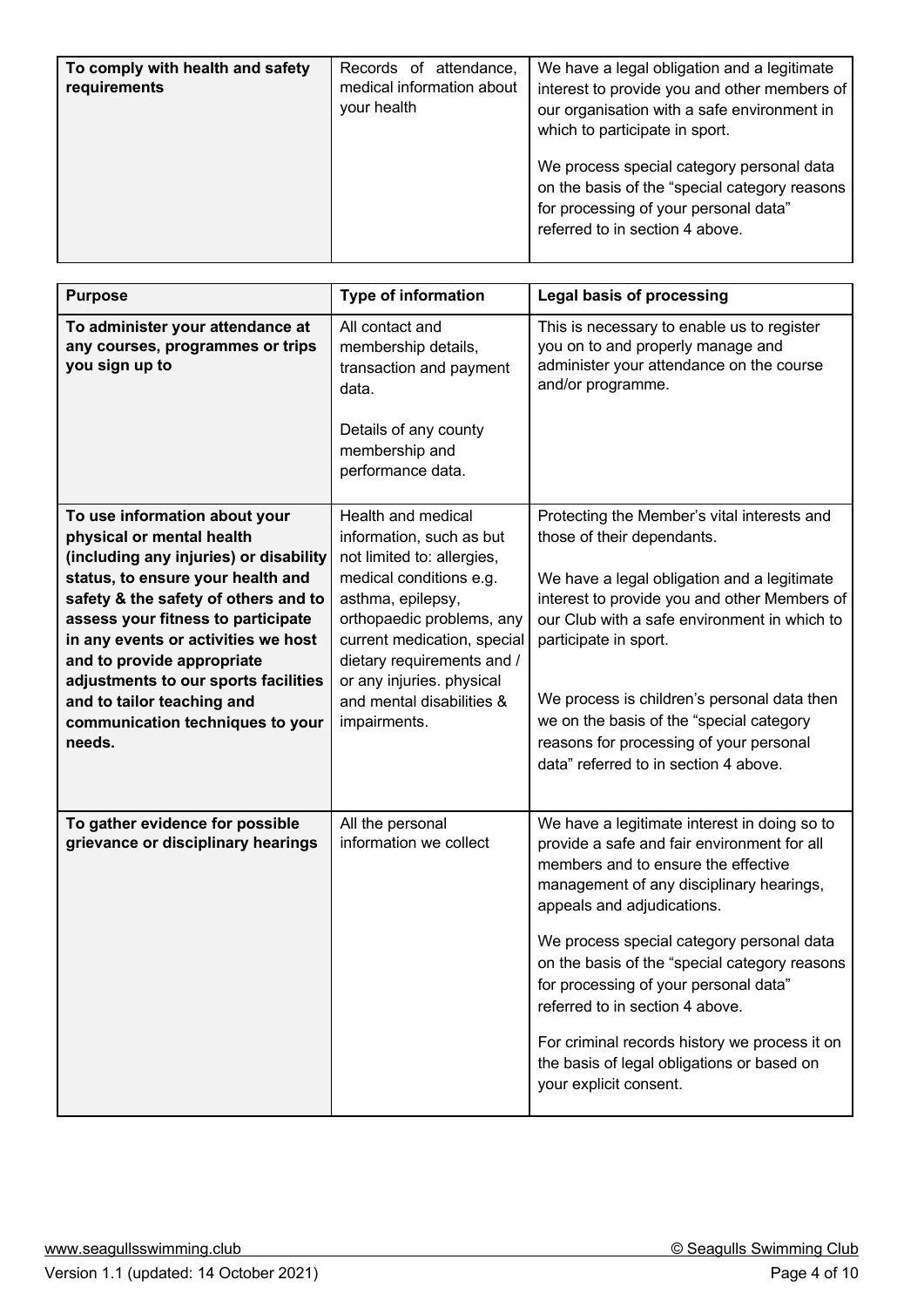| For the purposes of equal<br>opportunities monitoring                                                                                                               | Name, title, date of birth<br>gender, information about<br>your race or ethnicity and<br>health and medical<br>information | We have a legitimate interest to promote a<br>sports environment that is inclusive, fair and<br>accessible.<br>We process special category personal data<br>on the basis of the "special category reasons<br>for processing of your personal data"<br>referred to in section 4 above. |
|---------------------------------------------------------------------------------------------------------------------------------------------------------------------|----------------------------------------------------------------------------------------------------------------------------|---------------------------------------------------------------------------------------------------------------------------------------------------------------------------------------------------------------------------------------------------------------------------------------|
| To comply with legal obligations,<br>for example, regarding people<br>working with children or vulnerable<br>adults to comply with our<br>safeguarding requirements | Information about your<br>criminal convictions and<br>offences                                                             | For criminal records history we process it on<br>the basis of legal obligations or based on<br>your explicit consent.                                                                                                                                                                 |

| <b>Purpose</b>                                                                                                                                              | Type of information                                                                                                                                                          | <b>Legal basis of processing</b>                                                                                                                                                                                                                                                       |
|-------------------------------------------------------------------------------------------------------------------------------------------------------------|------------------------------------------------------------------------------------------------------------------------------------------------------------------------------|----------------------------------------------------------------------------------------------------------------------------------------------------------------------------------------------------------------------------------------------------------------------------------------|
| <b>Managing membership categories</b><br>and fixtures / race entries which are<br>age / gender specific.                                                    | Name, title, date of birth /<br>age related information<br>gender,                                                                                                           | For the purposes of our legitimate interests in<br>operating the Club. Performing the Club's<br>Object as per the Club Constitution.                                                                                                                                                   |
| Provision of adequate facilities for<br>members.                                                                                                            | Gender                                                                                                                                                                       | We have a legal obligation and a legitimate<br>interest in making sure that we can provide<br>sufficient and suitable facilities (including<br>changing rooms and toilets) for each gender.                                                                                            |
| Managing / facilitating entry to<br>fixtures/ race entries and race<br>results.<br>Sharing race results with other<br>clubs and governing bodies.           | The Member's name,<br>Swim England (ASA)<br>membership number, swim<br>times and age related<br>information.                                                                 | For the purposes of our legitimate interests in<br>holding or facilitating races for the benefit of<br>members of the Club.                                                                                                                                                            |
| Publishing race programmes.                                                                                                                                 |                                                                                                                                                                              | For the purposes of our legitimate interests<br>in promoting the Club.                                                                                                                                                                                                                 |
| Providing race results to local and<br>national media (where media<br>consent has been given).                                                              |                                                                                                                                                                              | For the purposes of our legitimate interests<br>in promoting the Club. Where you have<br>given us your explicit consent to do so. You<br>may withdraw your consent at any time by<br>contacting us by e-mail or letter using the<br>contact information in section "Contacting<br>Us". |
| Managing / facilitating entry<br>training or training academies and<br>fixtures managed by other clubs; or<br>county, regional ASAs or governing<br>bodies. | The Member's name, Birth<br>Date, Swim England (ASA)<br>membership number,<br>Registered Club,<br>Guardian Name, Guardian<br>Mobile No., Guardian<br>Email, Guardian Address | For the purposes of our legitimate interests in<br>holding or facilitating events for the benefit of<br>members of the Club.                                                                                                                                                           |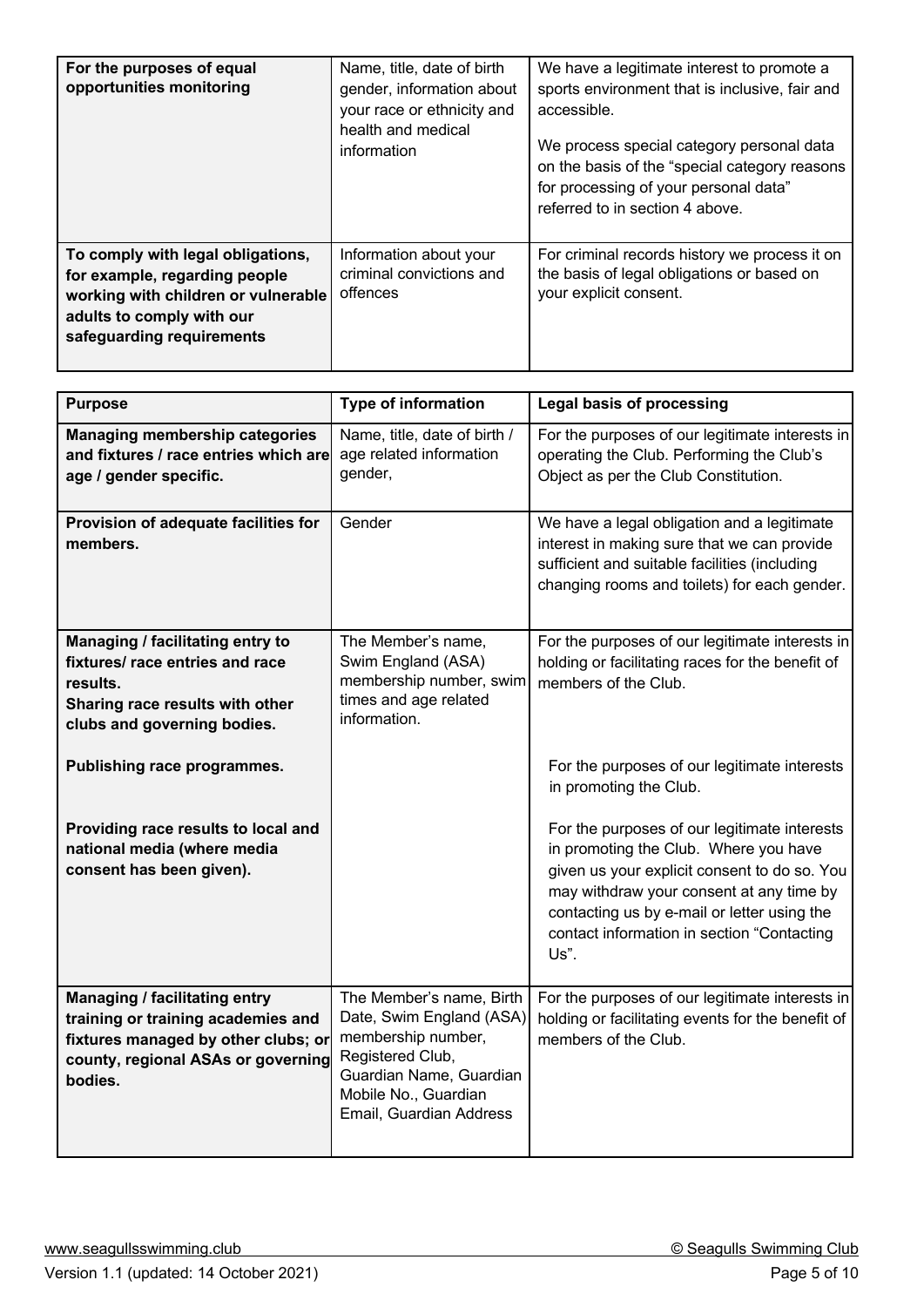| <b>Creating and managing the Club's</b><br>online and printed swim times.<br>Managing Member's gala and open<br>meet invitations. Determining<br><b>Member nominations and</b><br>presentation of awards, medals and<br>trophies. | The Member's name and<br>swim times.                                                                                                                                   | For the purposes of our legitimate interests in<br>operating the Club.                                                                                                                                                                                                                                                                                       |
|-----------------------------------------------------------------------------------------------------------------------------------------------------------------------------------------------------------------------------------|------------------------------------------------------------------------------------------------------------------------------------------------------------------------|--------------------------------------------------------------------------------------------------------------------------------------------------------------------------------------------------------------------------------------------------------------------------------------------------------------------------------------------------------------|
| Passing to Swim England or other<br>governing body to facilitate direct<br>contact with the Member to<br>administer membership of Swim<br>England.<br>See paragraph 7.2<br>below.                                                 | The Member's name and<br>e-mail address, whilst a<br>current member and for up<br>to<br>a year after ceasing to be a<br>member of the Club                             | This is necessary to enable us to properly<br>manage and administer your membership<br>with us and your membership of Swim<br>England in its capacity as the national body<br>for all forms of swimming or other future<br>governing body.                                                                                                                   |
| Information published on Club's<br>website.                                                                                                                                                                                       | Name, e-mail address and<br>telephone number of<br>each Club committee<br>member                                                                                       | For the purposes of our legitimate interests in<br>operating and promoting the Club.<br>We will seek the Club committee member's<br>consent on their application form and each<br>renewal form and the Club Officer may<br>withdraw their consent at any time by<br>contacting us by e-mail or letter using the<br>contact information in section 2.1 above. |
| <b>Purpose</b>                                                                                                                                                                                                                    | <b>Type of information</b>                                                                                                                                             | <b>Legal basis of processing</b>                                                                                                                                                                                                                                                                                                                             |
| To answer enquiries and<br>information requests, process and<br>review contributions or<br>competition entries.                                                                                                                   | Information provided to us<br>by prospective Members,<br>website users &<br>contributors or competition<br>entrants or those<br>registering to receive<br>information. | For the purposes of our legitimate interests<br>in operating and promoting the Club.                                                                                                                                                                                                                                                                         |
| Fulfil any contract that we may<br>enter into for goods or services.<br>To send further information by<br>post or email that is specifically<br>related to your purchase or<br>contact you by telephone.                          | Information provided to us<br>by those purchasing<br>goods or services from us.                                                                                        | For the purposes of our legitimate interests<br>in operating the Club and/or performing a<br>contract to supply goods and services.                                                                                                                                                                                                                          |

- 5.2 If you are providing us with details of referees, next of kin, beneficiaries, family members and emergency contacts they have a right to know and to be aware of what personal information we hold about them, how we collect it and how we use and may share that information. Please share this privacy notice with those of them whom you feel are sufficiently mature to understand it. They also have the same rights as set out in section "Your rights in relation to personal information" section below.
- 5.3 For some of your personal information you will have a legal, contractual or other requirement or obligation for you to provide us with your personal information. If you do not provide us with the requested personal information we may not be able to admit you as a member or we may not be able to properly perform any obligations to you or comply with legal obligations and we may have to terminate your membership. For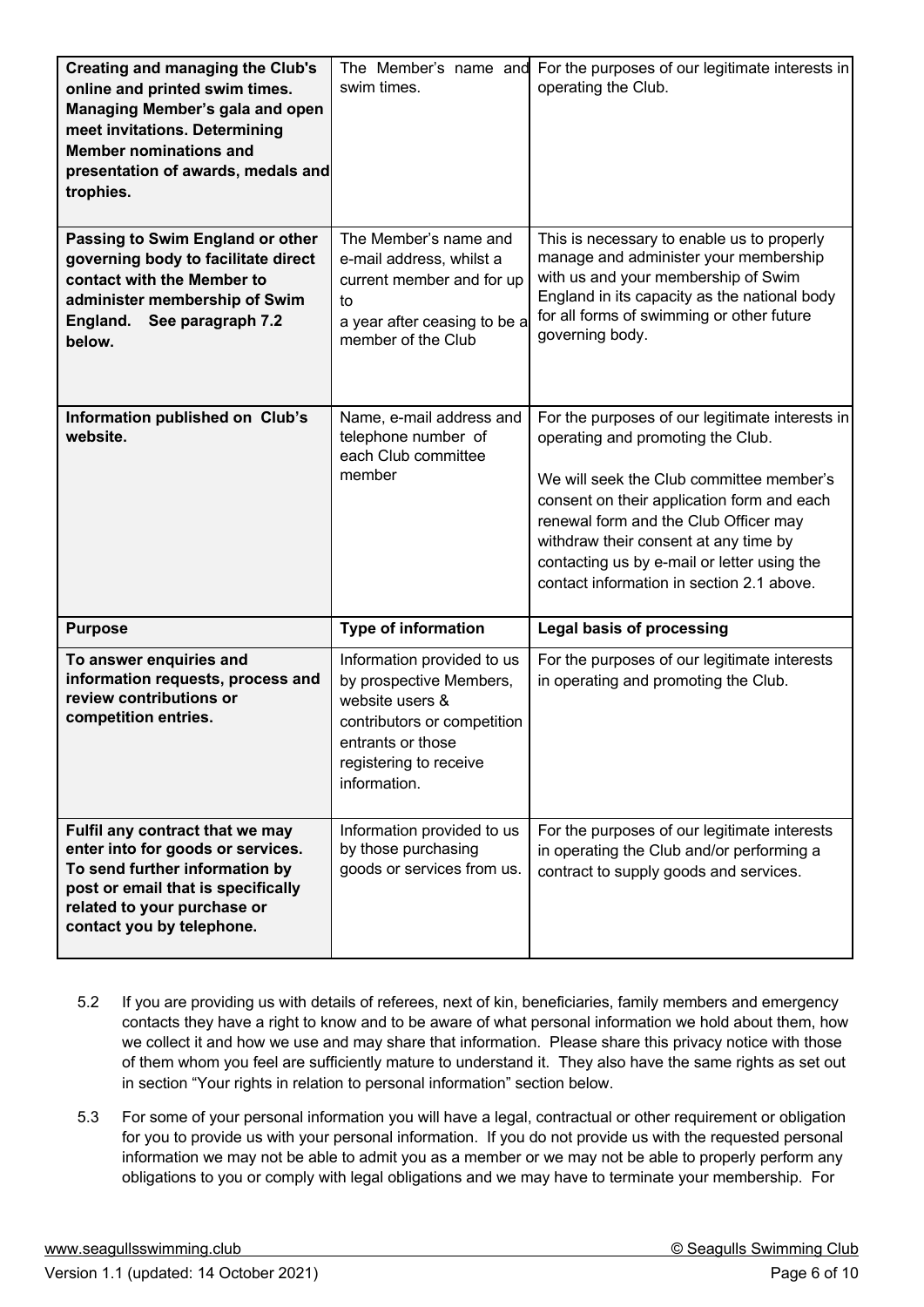other personal information you may not be under an obligation to provide it to us, but if you do not provide it then we may not be able to properly perform any obligations to you.

Where you have given us your consent to use your personal information in a particular manner, you have the right to withdraw this consent at any time, which you may do by contacting us as described in the "Contacting us" section below.

Please note however that the withdrawal of your consent will not affect any use of the data made before you withdrew your consent and we may still be entitled to hold and process the relevant personal information to the extent that we are entitled to do so on bases other than your consent. Withdrawing consent may also have the same effects as not providing the information in the first place, for example we may no longer be able to provide certain member benefits to you.

### 6. **Direct Marketing**

Email, post and SMS marketing: from time to time, we may contact you by email, post or SMS with information about products and services we believe you may be interested in.

We will only send marketing messages to you in accordance with the marketing preferences you set. You can then let us know at any time that you do not wish to receive marketing messages by contacting us as described in the "Contacting us" section below. You can also unsubscribe from our marketing by clicking on the unsubscribe link in the marketing messages we send to you.

### 7. **Disclosure of Your Personal Information**

7.1 We share personal information with the following parties:

- o **Any party approved by you.** o **To any governing bodies or regional bodies for the sports covered by our club:** to allow them to properly administer the sports on a local, regional and national level.  $\circ$ **Other sports clubs hosting events:** to allow them to properly administer the sports on a local, regional and national level.
- o **Other service providers**: for example, email marketing specialists, payment processors, contractors or suppliers and IT services (including CRM, website, video- and teleconference services);
- o **Our supply chain partners and sub-contractors**, such as couriers, import/export agents, shippers: to deliver goods or information to a name & address provided by you.
- o **Our Commercial Partners**: for the purposes of providing you with information on any tickets, special offers, opportunities, products and services and other commercial benefits provided by our commercial partners where you have given your express for us to do so.
- o **The Government or our regulators**: where we are required to do so by law or to assist with their investigations or initiatives.
- o **Police, law enforcement and security services**: to assist with the investigation and prevention of crime and the protection of national security.

We do this for the purpose of our legitimate interests in operating the Club, for performing the Club's Object as per the Club Constitution, or when required by law, government or our regulators. We disclose only the personal data that is necessary for the third party to deliver the service or requirement.

7.2 Where we pass personal information to the above parties, this will be handled in accordance with section 12 below". The personal information we collect may be transferred to and stored in countries outside of the UK and the European Union. Some of these jurisdictions require different levels of protection in respect of personal information and, in certain instances, the laws in those countries may be less protective than the jurisdiction you are typically resident in. We will take all reasonable steps to ensure that your personal information is only used in accordance with this privacy notice and applicable data protection laws and is respected and kept secure and where a third party processes your data on our behalf we will put in place appropriate safeguards as required under data protection laws. We periodically review all non-EEA based third party service providers to ensure they provide an adequate level of protection as per Article 45(1) of the GDPR to keep your information secure and not to use it for their own purposes. It is possible that third parties may themselves engage others (sub-processors) to process your data. Where this is the case third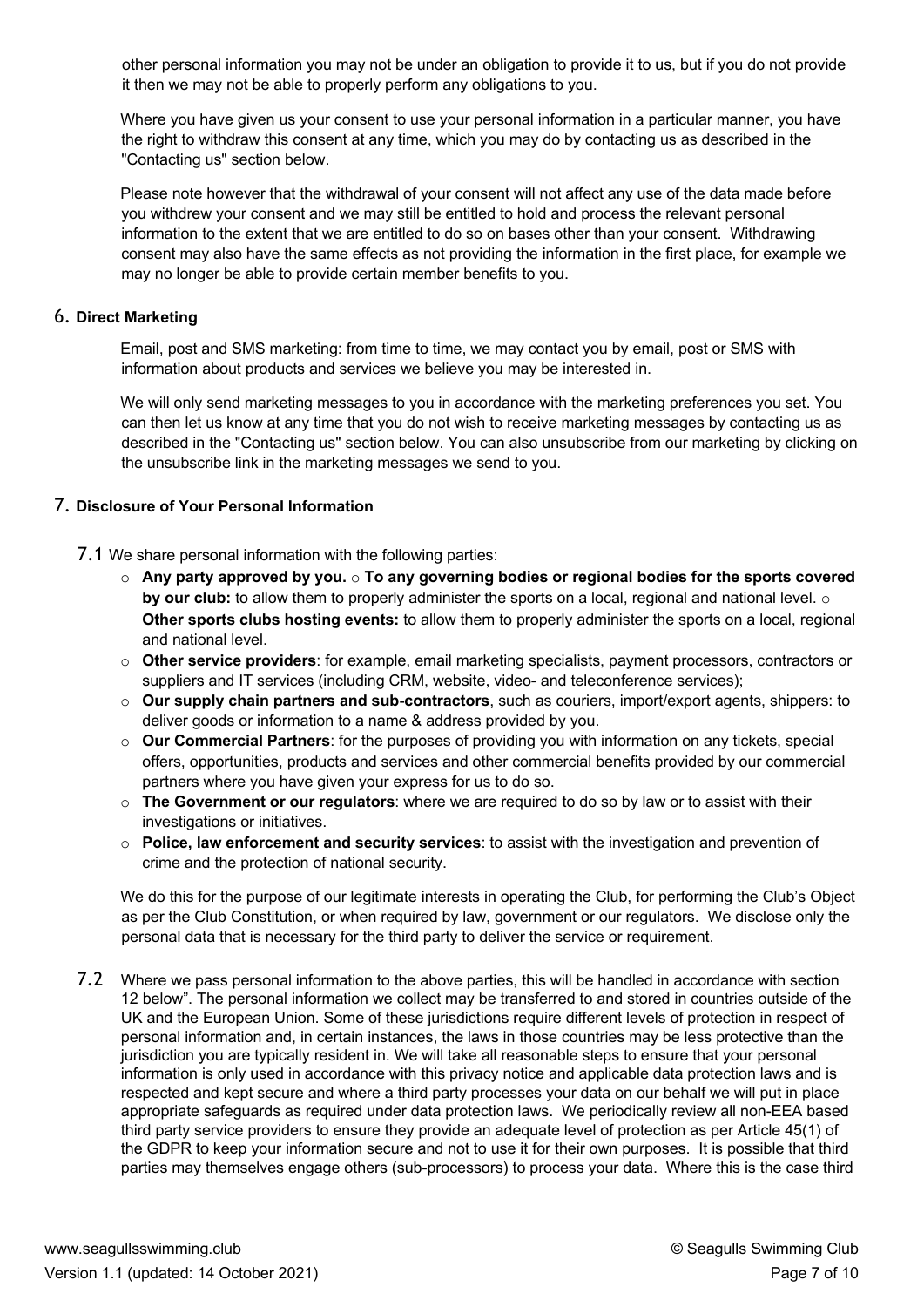parties will be required to have contractual arrangements with their sub-processor(s) that ensure your information is kept secure and not used for their own purposes. For further details please contact us by using the details set out in the "Contacting us" section below.

7.3 Swim England membership. Once an application form is received by the Club, you will receive an email from Swim England instructing Member's to complete the Swim England membership form. This must be done before Member's start swimming as a Member, and all monies must have been received. Any personal data submitted to Swim England directly by the Member will be governed by the Swim England privacy policy as available on their website at the time of form completion and subsequent notified revisions.

## 8. **How Long Do We Keep Personal Information For?**

The duration for which we retain your personal information will differ depending on the type of information and the reason why we collected it from you. However, in some cases personal information may be retained on a long-term basis: for example, personal information that we need to retain for legal purposes will normally be retained in accordance with usual commercial practice and regulatory requirements. Generally, where there is no legal requirement we retain all physical and electronic records for a period of 6 years after your last contact with us or the end of your membership. Exceptions to this rule are:

Details regarding unsuccessful membership applicants where we hold records for a period of not more than 12 months;

Information that may be relevant to personal injury or discrimination claims may be retained until the limitation period for those types of claims has expired. For personal injury or discrimination claims this can be an extended period as the limitation period might not start to run until a long time after the event.

It is important to ensure that the personal information we hold about you is accurate and up-to-date, and you should let us know if anything changes, for example if you change your phone number or email address. You may be able to update some of the personal information we hold about you by contacting the Membership Secretary by using the details set out in the "Contacting us" section below.

#### 9. **Your right to access information**

You have the right to access the information that Seagulls Swimming Club holds about you. In order to do this, please make a written application to the Club Secretary, at the following address: - Club Secretary, Seagulls Swimming Club, Two Riversmeet Stony Lane South, Christchurch, Dorset, BH23 1HW. Seagulls Swimming Club may require you to provide verification of your identity to provide a copy of the information that it holds.

## 10. **Cookies, Web Beacons, Spotlight Tags**

Cookies are pieces of information that a website transfers to your computer's hard disc for record keeping purposes. Cookies can make the web more useful by storing information about your preferences on particular sites, thus enabling website owners to provide more useful features for their users. They contain no name or address information or any information that will enable anyone to contact you via telephone, email or any other means. Most browsers are initially set to accept cookies. If you would prefer, you can set your browser to disable cookies or inform you when they are set. Information on how to disable cookies can be obtained by referring to either your Operating Systems Manual or your Browser Guide, or by contacting your Internet Service Provider. However, given that we may sometimes use cookies you may not be able to take full advantage of our website if you do disable them. Seagulls Swimming Club web pages may contain electronic images, known as web beacons or spotlight tags. These enable Seagulls Swimming Club to count users who have visited certain pages on our website. Web beacons and spotlight tags are not used by us to access your personal information, they are simply a tool we use to analyse which web pages customers view, in an aggregated manner.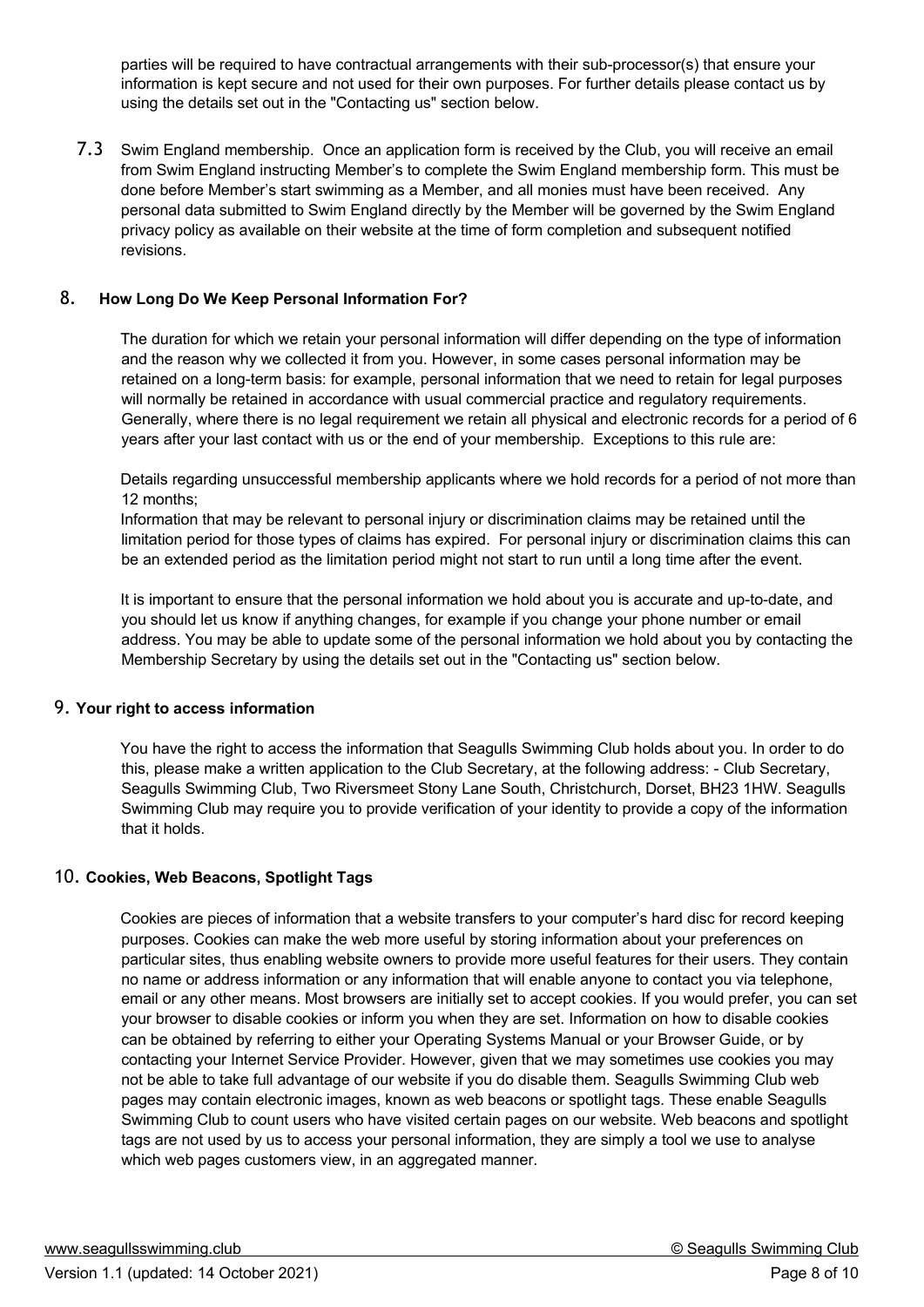### 11. **Links**

Our site may contain links to other sites. Please be aware that we are not responsible for the privacy practises of these sites. We encourage our users to be aware when they leave our site and to read the privacy statement on those sites. This Privacy & Data Protection Policy does not apply to information collected on third party sites.

### 12. **How we protect your personal data**

- 12.1 Your personal information will be held in EEA countries or in countries where the European Commission has decided that the country ensures an adequate level of protection, for example where a service provider has self-certified to the standards set out in the EU-U.S. Privacy Shield.
- 12.2 We have implemented generally accepted standards of technology and operational security to protect personal data from loss, misuse, or unauthorised alteration or destruction.
- 12.3 We always transfer data over TLS/SSL secure connection. Please note however that where you are transmitting information to us over the internet this can never be guaranteed to be 100% secure.
- 12.4 For any payments which we take from you online we will use a recognised online secure payment process. Card details are never entered on our web server, it is all managed via integration with our payment processing provider.
- 12.5 We will notify you promptly in the event of any breach of your personal data which might expose you to serious risk.
- 12.6 We securely destroy all financial information once we have used it and no longer need it.

#### 13. **Your rights in relation to personal information**

You have the following rights in relation to your personal information:

- $\circ$  the right to be informed about how your personal information is being used;
- o the right to access the personal information we hold about you;
- o the right to request the correction of inaccurate personal information we hold about you;
- o the right to request the erasure of your personal information in certain limited circumstances;
- o the right to restrict processing of your personal information where certain requirements are met;
- o the right to object to the processing of your personal information;

 $\circ$  the right to request that we transfer elements of your data either to you or another service provider; and

o the right to object to certain automated decision-making processes using your personal information.

You should note that some of these rights, for example the right to require us to transfer your data to another service provider or the right to object to automated decision making, may not apply as they have specific requirements and exemptions which apply to them and they may not apply to personal information recorded and stored by us. For example, we do not use automated decision making in relation to your personal data. However, some have no conditions attached, so your right to withdraw consent or object to processing for direct marketing are absolute rights.

Whilst this privacy notice sets out a general summary of your legal rights in respect of personal information, this is a very complex area of law. More information about your legal rights can be found on the Information Commissioner's website at https://ico.org.uk/for-the-public/.

www.seagullsswimming.club **Washington Club Contract Club Contract Club Contract Club Contract Club Club Club Club Club Club Club Club Club Club Club Club Club Club Club Club Club C**